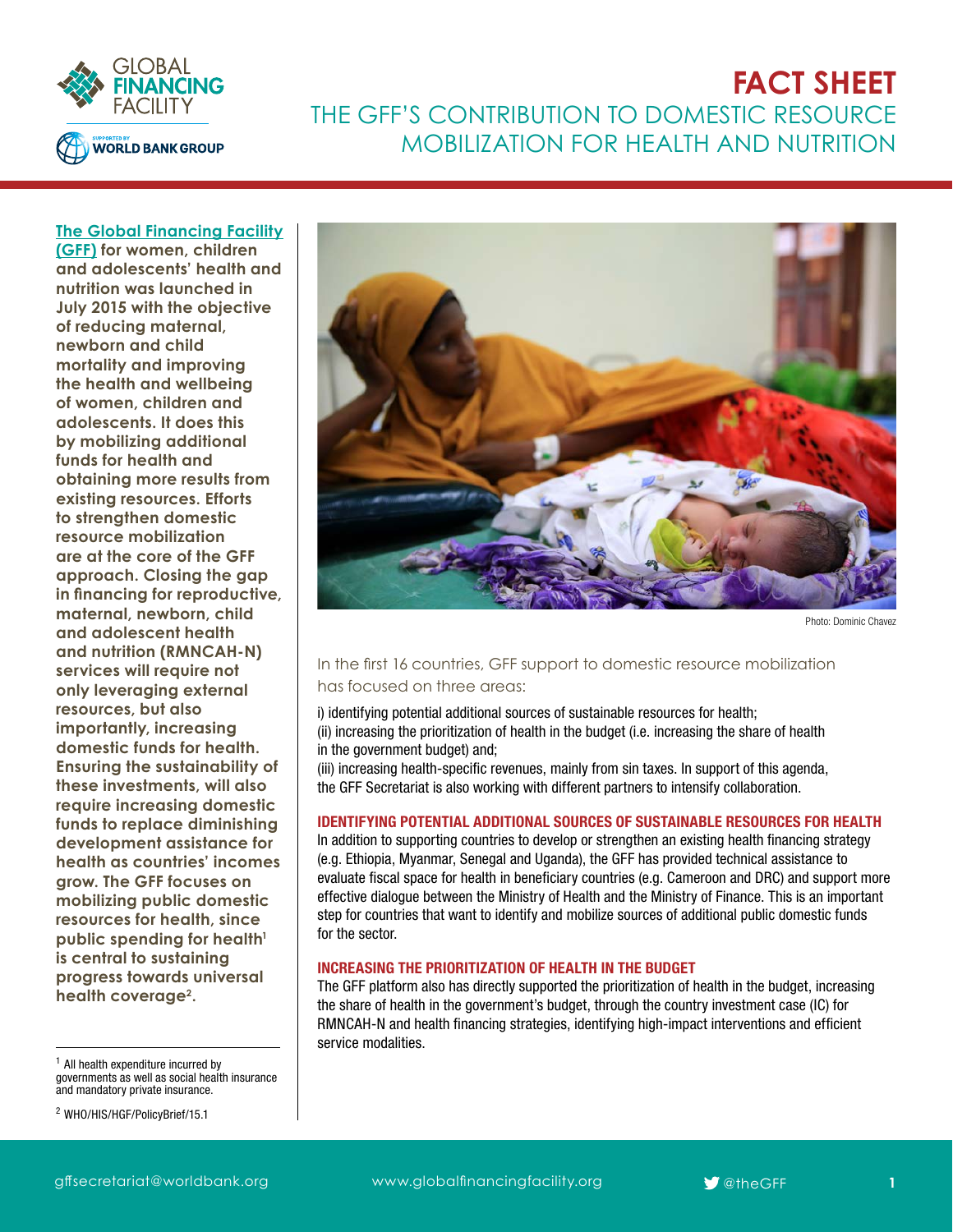

# **FACT SHEET** THE GFF'S CONTRIBUTION TO DOMESTIC RESOURCE MOBILIZATION FOR HEALTH AND NUTRITION

### This has been reflected in the **[IDA](http://ida.worldbank.org/)**/**[IBRD](http://www.worldbank.org/en/who-we-are/ibrd)**/**[GFF](https://www.globalfinancingfacility.org/)** operations, as shown in the following examples:

• Mozambique: The IC and health financing strategy in Mozambique identified the need to maintain and eventually increase the government's budget for health to ensure the sustainability of the investments in RMNCAH-N agreed on in the IC. In support of this, the national program that is financing the IC (supported by IDA, GFF, Canada, the Netherlands and USAID) has agreed with the government on disbursement linked indicators (DLIs)<sup>3</sup>, including to maintain and later increase the percentage of total domestic government expenditure allocated to health. The resources linked to this DLI are provided if domestic expenditure on health remains stable the first three years and then if it increases in the subsequent two years.

The total value of the DLI is US\$13.5 million. When the target is achieved (i.e, the percentage of total domestic health expenditure out of the total domestic government expenditure is at least 8.5%) in the first year, US\$3.75 million will be disbursed and in subsequent years, US\$3.25 will be disbursed. In the current tight fiscal environment, a great achievement of the GFF process is that the Ministry of Finance decided to maintain expenditures for health in the budget.

• Tanzania: The IDA/GFF operation disburses against agreed on results, using DLIs. These DLIs disburse resources to the different levels of government (i.e. national, regional, local government and health facilities), if they achieve results. This shifts the focus from inputs to building a strong health system at all levels from community to district to national level that will benefit women, children and adolescent health and nutrition. One of the DLIs focuses on institutional strengthening at all levels, which has 6 results against it, including at national level increasing the share of health in total government budget. The annual disbursements will only take place if the six results are achieved. In year one, if results are obtained, the amount is equal to US\$ 15 million; after that, it will be the same amount plus the undisbursed amounts of previous years.

• Kenya: Given the decentralized nature of service delivery in Kenya, the investment framework identified the need to increase the share of resources going to health in the counties—the level of government responsible for the provision of primary health care—to help improve RMNCAH-N outcomes. In this regard, through the IDA/GFF co-financed project, county governments are encouraged to allocate at least 20% of their budget to health on an increasing scale.

Through the project, each county receives an annual allocation based on improved performance on a composite of key RMNCAH-N indicators. One of the eligibility criteria is that the county allocates at least 20% of budget to health. In the first year, after fulfilling basic conditions, all counties are eligible to receive seed funding (for a total of US\$12.5 million). For year two, the performance based allocation is of US\$27.5 million; in the remaining three years, it is US\$30 million.

• Guatemala (buy-down): The GFF is catalyzing innovative approaches to domestic resource mobilization in Guatemala, where a \$9 million grant from the GFF Trust Fund is enabling the government to improve nutrition outcomes by accessing financing from the IBRD at lower interest rates through a performance-based "buy-down" of the interest and loan charges. The government of Guatemala has committed to using the resources that are freed up from debt payments and matching them with domestic resources. Thus, they will reinvest the combined amount of \$18 million towards the conditional cash transfer (CCT) program, which targets families with children between 0-15 years, promoting regular health visits for children aged 0-6 years and pregnant women, and school attendance for children aged 6-15 years. Previously, domestic financing to the CCT program was often interrupted. This structure will not just improve the sustainability of the CCT program but also ensure timely disbursement of CCTs to families.

To strengthen the dialogue with the Ministry of Finance and advocate for a higher prioritization of the health sector in the Government budget, it is important for the sector to demonstrate better use of resources. In this regard, the GFF has supported countries in improving efficiency in health spending and increasing the focus on results through the IC. In all countries, the IC identifies priority high-impact interventions to improve RMNCAH-N outcomes and thus improve allocative efficiency. Additional efforts to improve efficiency vary across countries: some are taking measures to ensure a higher proportion of health expenditure going to frontline providers, whereas others are aiming to improve public financial management (PFM). For instance, in Cameroon, in line with the IC and with the support of a World Bank Development Policy Operation, the government committed to increase budget allocations to the primary and secondary health care level from 8% of public budget for health in 2017 to at least 15% in 2018 and 20% in 2019. In DRC and Guatemala, the work has centered on the need to improve budget execution rates. In Senegal, donors (USAID; Gavi, the Vaccine Alliance; the Global Fund; Luxembourg and the WB/GFF) are planning to co-finance a common workplan of the fiduciary unit of the Ministry of Health and Social Action in charge of managing external funding. The long-term agenda is to strengthen the fiduciary unit of the Ministry of Health to expand the amount of funding channeled through country systems, while the

<sup>&</sup>lt;sup>3</sup> DLIs: In IDA/IBRD Program-for-Results operations or in investment project financing with results-based activities, financing or loan/credit proceeds to the borrowers (governments) are only disbursed after targets of the pre-agreed DLIs are achieved.